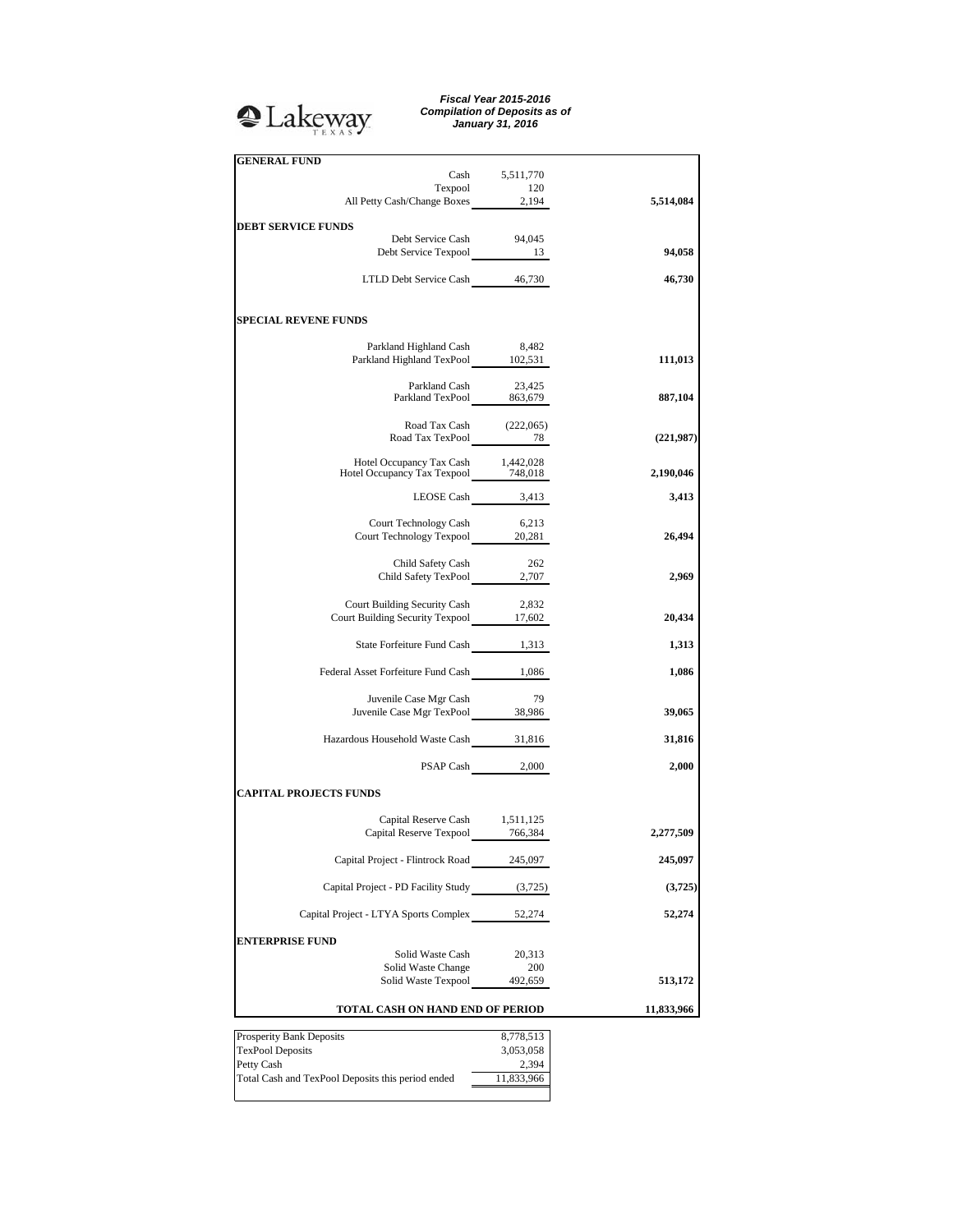## **STATEMENT OF REVENUES AND EXPENDITURES - GENERAL FUND FOR THE MONTH ENDED JANUARY 31, 2016**

|                                              | YEAR TO DATE |               |          |                                      |        |                                 | <b>ANNUAL</b>                              |    |                |    |                                   |      |                         |     |
|----------------------------------------------|--------------|---------------|----------|--------------------------------------|--------|---------------------------------|--------------------------------------------|----|----------------|----|-----------------------------------|------|-------------------------|-----|
|                                              |              | <b>BUDGET</b> |          | <b>ACTUAL &amp;</b><br><b>ENCUMB</b> |        | <b>VARIANCE</b>                 | $%$ of<br><b>Budget</b><br><b>Realized</b> |    | <b>BUDGET</b>  |    | <b>PROJECTED</b><br><b>ACTUAL</b> |      | <b>VARIANCE</b>         |     |
| <b>REVENUES</b>                              |              |               |          |                                      |        |                                 |                                            |    |                |    |                                   |      |                         |     |
| <b>AD VALOREM TAXES</b>                      | \$           | 4,224,555 \$  |          | 4,371,876 \$                         |        | 147,321 *                       | 89%                                        | \$ | $4,920,611$ \$ |    | 4,920,611 \$                      |      |                         |     |
| <b>FRANCHISE FEES</b>                        |              | 52,898        |          | 47,341                               |        | (5,557)                         | 5%                                         |    | 1,008,800      |    | 1,008,800                         |      |                         |     |
| <b>SALES &amp; DRINK TAX</b>                 |              | 1,035,553     |          | 1,165,815                            |        | 130,262                         | 36%                                        |    | 3,214,714      |    | 3,294,714                         |      | $80,000$ (1)            |     |
| <b>BLDG &amp; DEVELOPMENT SERVICES</b>       |              | 315,453       |          | 305,228                              |        | (10,225)                        | 22%                                        |    | 1,416,400      |    | 1,416,400                         |      |                         |     |
| MUNICIPAL COURT                              |              | 246,333       |          | 275,842                              |        | 29,509                          | 37%                                        |    | 739,000        |    | 739,000                           |      |                         |     |
| <b>INTEREST INCOME</b>                       |              | 10,069        |          | 10,228                               |        | 159                             | 33%                                        |    | 31,100         |    | 31,100                            |      |                         |     |
| <b>MISCELLANEOUS</b>                         |              | 6,600         |          | 14,920                               |        | 8,320                           | 6%                                         |    | 232,700        |    | 232,700                           |      |                         |     |
| <b>PARKS &amp; RECREATION</b>                |              | 119,998       |          | 116,984                              |        | (3,014)                         | 20%                                        |    | 578,400        |    | 578,400                           |      |                         |     |
| DONATIONS/GRANTS                             |              | 6,333         |          | 7,976                                |        | 1,643                           | 114%                                       |    | 7,000          |    | 7,000                             |      |                         |     |
| <b>TOTAL REVENUES</b>                        | \$           | 6,017,792     | -\$      | $6,316,210$ \$                       |        | 298,418                         | 52%                                        |    | \$12,148,725   |    | $$12,228,725$ \\$                 |      | 80,000                  |     |
| <b>EXPENDITURES</b>                          |              |               |          |                                      |        |                                 |                                            |    |                |    |                                   |      |                         |     |
| <b>GENERAL SERVICES</b>                      | \$           | 207,850 \$    |          | 168,664 \$                           |        | 39,186                          | 34%                                        | \$ | 501,054 \$     |    | 501,054 \$                        |      |                         |     |
| <b>ADMINISTRATION</b>                        |              | 255,897       |          | 245,884                              |        | 10,013                          | 31%                                        |    | 791,974        |    | 791,974                           |      |                         |     |
| <b>FINANCE</b>                               |              | 187,298       |          | 171,651                              |        | 15,647                          | 34%                                        |    | 510,268        |    | 500,268                           |      | $10,000$ <sub>(2)</sub> |     |
| <b>POLICE</b>                                |              | 1,617,730     |          | 1,593,788                            |        | 23,942                          | 35%                                        |    | 4,581,015      |    | 4,571,015                         |      | $10,000$ <sub>(2)</sub> |     |
| <b>PUBLIC WORKS</b>                          |              | 374,783       |          | 366,124                              |        | 8,659                           | 40%                                        |    | 917,195        |    | 917,195                           |      |                         |     |
| <b>MUNICIPAL COURT</b>                       |              | 219,812       |          | 214,283                              |        | 5,529                           | 34%                                        |    | 634,371        |    | 634,371                           |      |                         |     |
| <b>BLDG &amp; DEVELOPMENT SERVICES</b>       |              | 435,545       |          | 352,004                              |        | 83,541                          | 24%                                        |    | 1,460,795      |    | 1,440,795                         |      | $20,000$ <sub>(2)</sub> |     |
| <b>PARKS &amp; RECREATION</b>                |              | 720,872       |          | 662,336                              |        | 58,536                          | 24%                                        |    | 2,729,691      |    | 2,689,691                         |      | 40,000                  | (2) |
| <b>TOTAL EXPENDITURES</b>                    | \$           | 4,019,787     | -\$      | 3,774,734 \$                         |        | 245,053                         | 31%                                        |    | \$12,126,363   | \$ | 12,046,363                        | - \$ | 80,000                  |     |
| <b>REVENUES OVER/(UNDER) EXPENDITURES</b> \$ |              | 1,998,005     | <b>S</b> | 2,541,476 \$                         |        | 543,471                         |                                            | \$ | 22,362 \$      |    | 182,362 \$                        |      | 160,000                 |     |
| <b>OTHER FINANCING SOURCES/(USES)</b>        |              |               |          |                                      |        |                                 |                                            |    |                |    |                                   |      |                         |     |
| TRANSFER TO CAPITAL RESERVE FUND             | \$           | 350,000 \$    |          |                                      | $-$ \$ |                                 |                                            | \$ | $(350,000)$ \$ |    | $(750,000)$ \$                    |      | 400,000                 |     |
|                                              |              |               |          |                                      |        | <b>FUND BALANCE - BEGINNING</b> |                                            | \$ | 3,599,510 \$   |    | 3,949,358 \$                      |      | 349,848                 |     |
|                                              |              |               |          | <b>FUND BALANCE - ENDING</b>         |        |                                 |                                            |    | 3,271,872      |    | 3,381,720                         | \$   | 109,848                 |     |
|                                              |              |               |          | <b>FUND BALANCE RATIO</b>            |        |                                 |                                            |    | 27%            |    | 28%                               |      |                         |     |

\* This is a timing difference and will likely clear in the next couple of months.

(1) The city received a one-time payment of \$79,384.45 which was a reallocation payment resulting from an audit by the state comptroller.

(2) Salary savings due to vacant personnel postions.